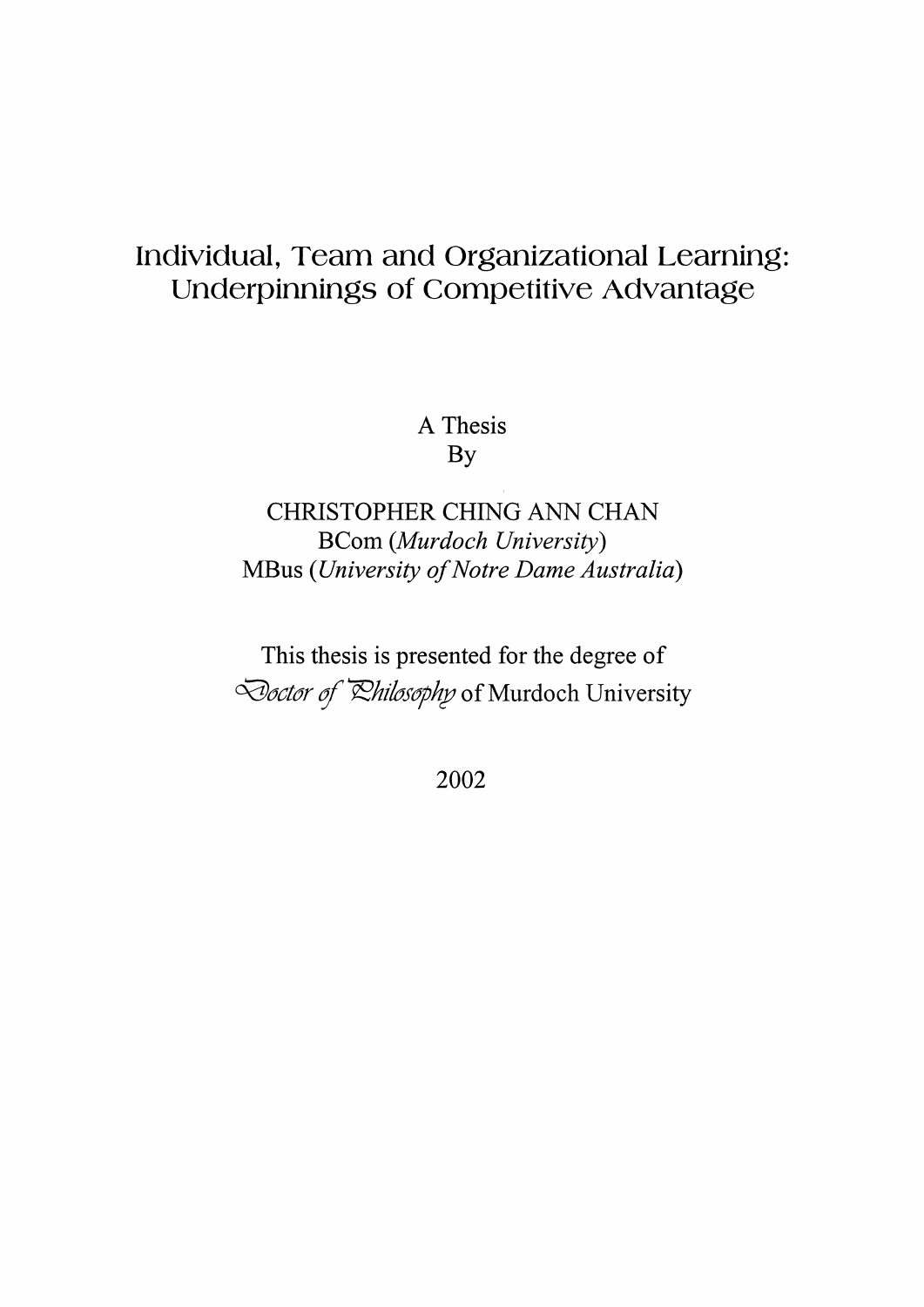### **DEDICATION**

This dissertation is dedicated to four extraordinary people in my life: my parents who have supported me in every possible way they can; my dissertation supervisors, Dr. Cecil Pearson and Dr. Lanny Entrekin for their relentless support, encouragement, and advice<br>before, during, and after my dissertation.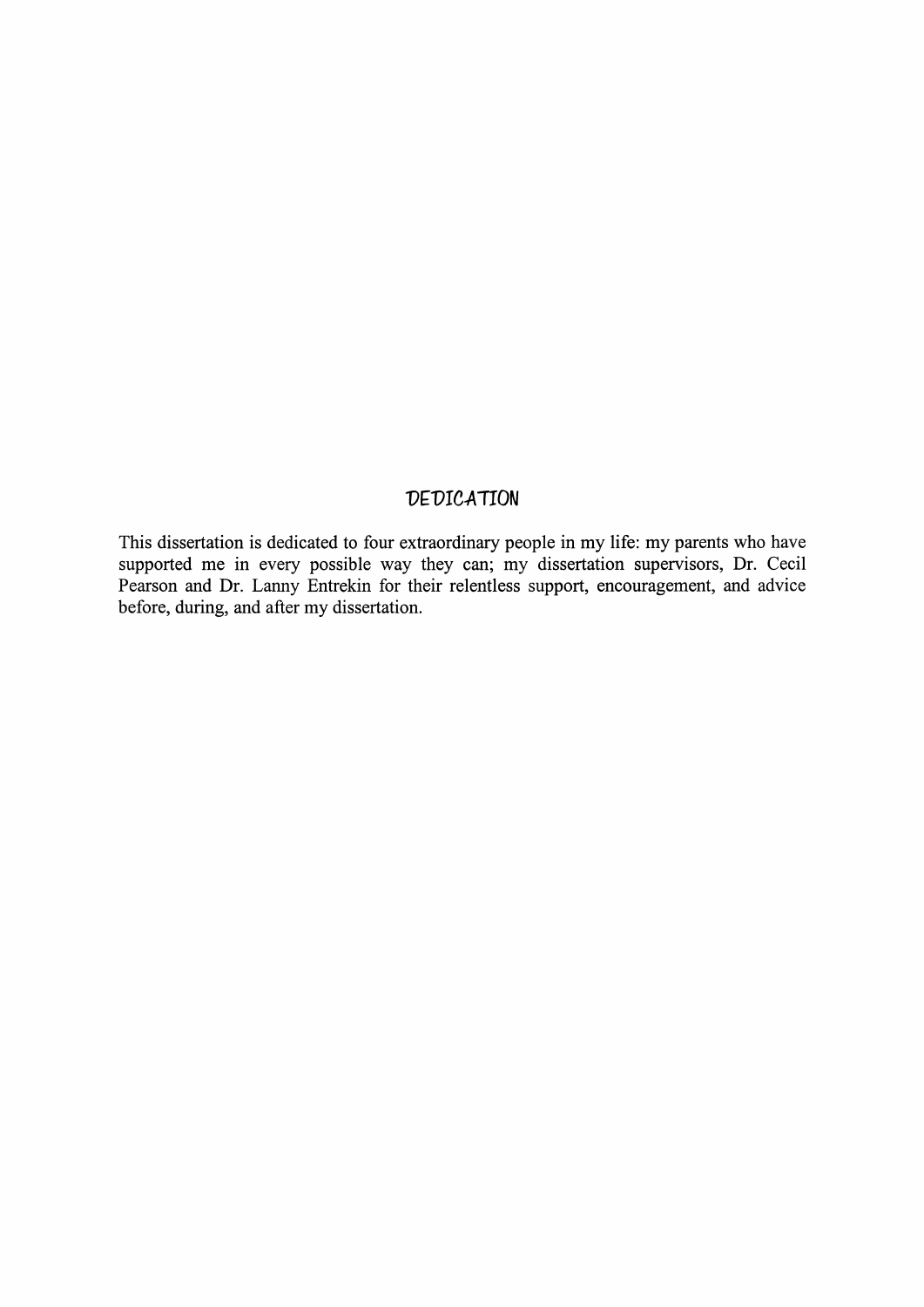# **DECLARATION**

I declare that this thesis is my own account of my research and contains as its main content work which has not previously been submitted for a degree at any tertiary education institution.

Christopher Ching Ann Chan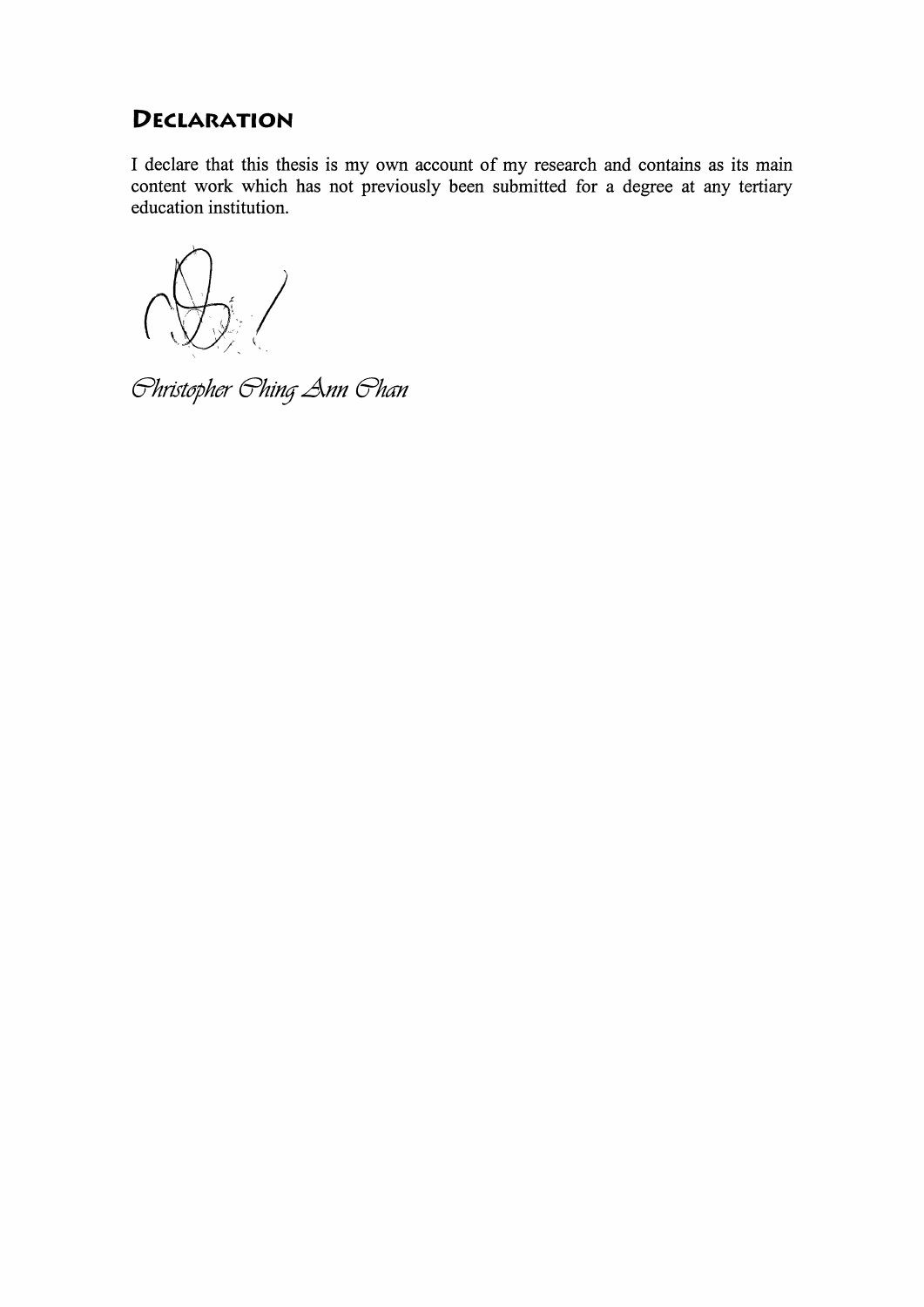#### ABSTRACT

Many academicians and practitioners have recognized that organizational learning is a viable paradigm for contemporary organizations aspiring to attain competitive advantage in an increasingly turbulent business environment. Despite tremendous interest in endeavoring to understand the nature of learning organizations, there is a dearth of empirical evidence to support the anecdotal claims that learning in organizations results in positive outcomes such as team performance, service quality, job satisfaction, and organizational commitment. Most studies either focus on the antecedents and obstacles to learning or speculate how learning produces positive outcomes. Consequently, the purpose of this research was to examine the interactions of individual, team and organizational learning and to examine how learning at the three levels contributed to competitive advantage. In the framework of this study competitive advantage was conceptualized to be made up of team performance, service quality, job satisfaction, and organizational commitment.

Accordingly, a cross-sectional study was conducted at a 230-bed capacity Australian hospital. The study respondents were drawn from all full time hospital workers nurses, executives, managers, professions allied to health, administration and clerical workers. As the doctors are contracted, they were not surveyed. All respondents completed a complex questionnaire. In addition to demographic information, the instruments used in the questionnaire included the Individual Learning Scale (Ames and Archer, 1988), Team Learning Survey (Edrnondson, 1996), Organizational Learning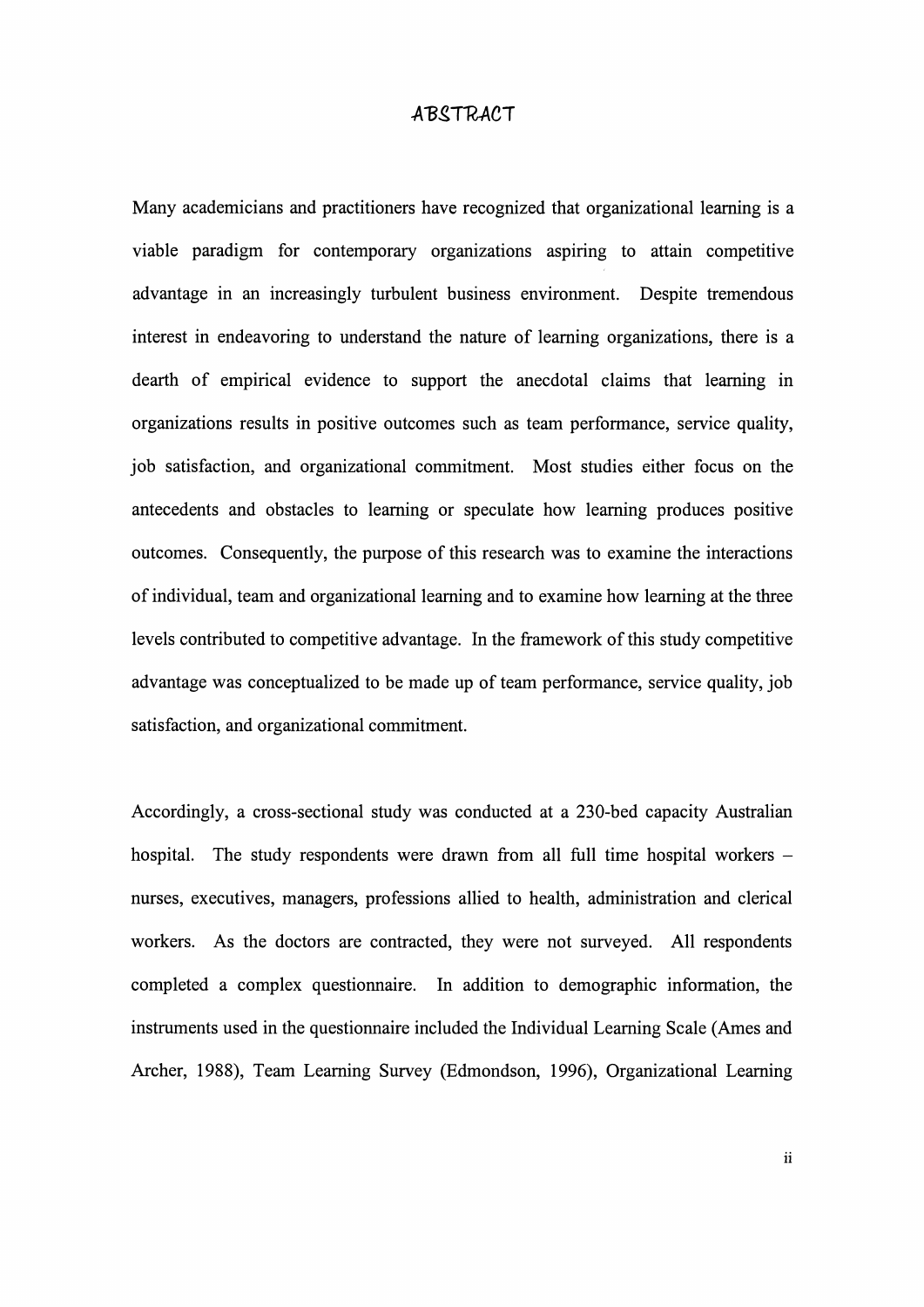Survey (Goh and Richards, 1997), Team Performance Survey (Edmondson, 1996), SERVQUAL (Parasuraman, Zeithaml, and Berry, 1991), job satisfaction section of the Job Diagnostic Survey (Hackman and Oldham, 1979, and Organizational Commitment Questionnaire (Porter, Steers, Mowday, and Boulian, 1976). These instruments were deliberately chosen because of their previously recorded acceptable psychometric properties (i.e. validity and reliability) in similar assessments, and hence, they were considered appropriate for the purpose of this study.

A comprehensive methodology was used to assess the hypotheses. Relevant literature pertaining to the variables examined in this study was reviewed. In light of the literature review, a number of hypotheses and a conceptual model were developed. A quantitative methodology was used to test the proposed hypotheses and qualitative information was sought to provide some explanation of the results. This pluralist approach is gaining recognition in contemporary research because of the complementary nature of qualitative to quantitative methodology (Edmondson, 1996; Shaffer and Harrison, 2001). In total 700 questionnaires were administered for completion during a period of two weeks. A total of 189 questionnaires were returned, generating an overall response rate of 27.0 percent. The lower-than-expected response rate was a concern, as biasness in results could occur (Churchill, 1991; Hunt, 1990), so a non-response bias assessment was conducted by comparing early and late respondents (Rulke, Zaheer, and Anderson, 2000; Wright, 1997). The results indicated no grave problem with non-response bias, and therefore, the data was deemed suitable for analyses.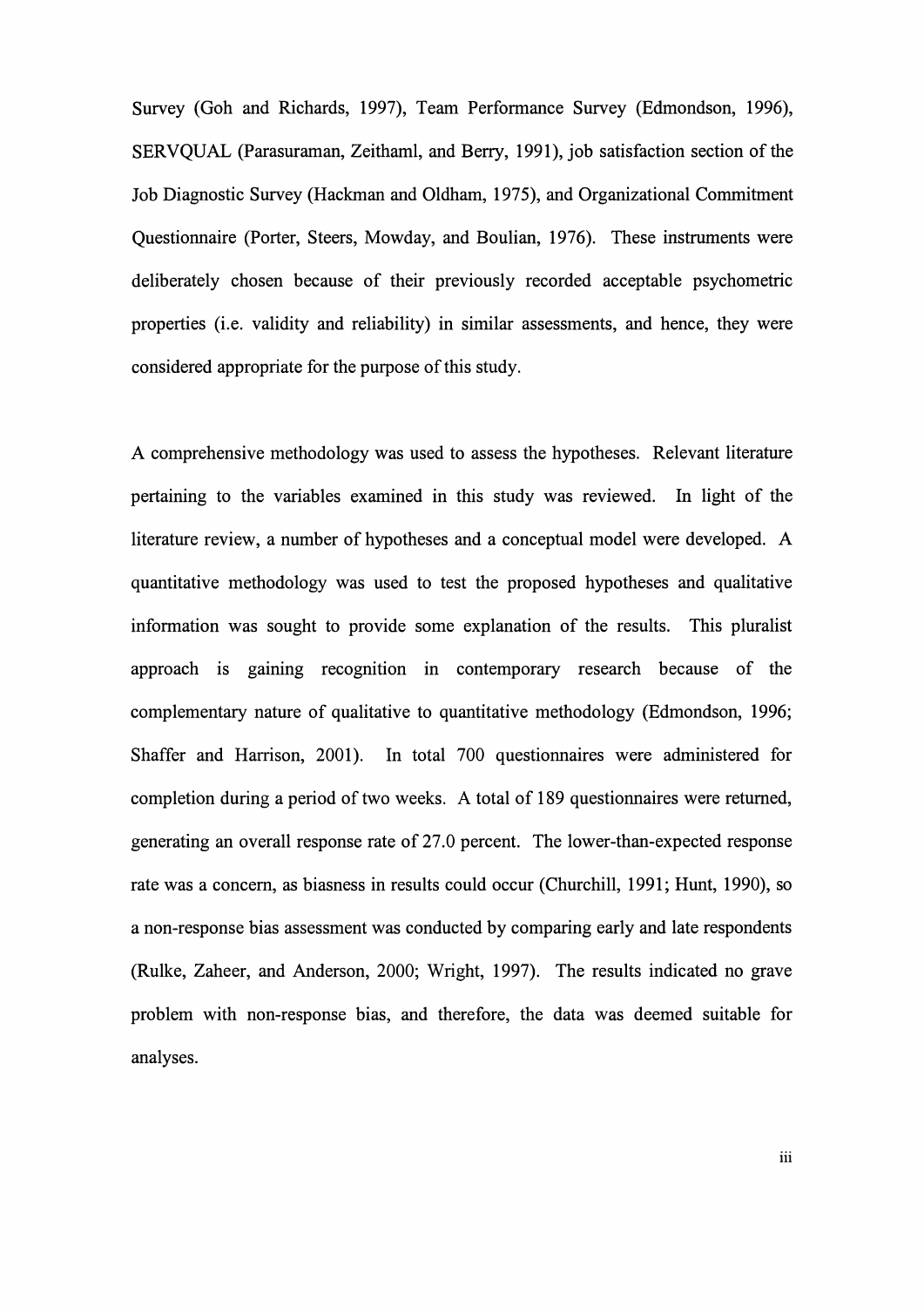Several statistical procedures were employed to evaluate the data. For example, factor analyses and reliability analyses were used to assess the psychometric properties of the scales. The results of psychometric assessments indicated that the scales had good validities and reliabilities, and the data was robust. Then, path analysis was used to test the hypotheses, which were developed in Chapter Two. The results of path analysis indicated that individual learning was negatively related to team learning, two service quality facets, and two organizational learning facets. Also, the predictions that team learning would enhance organizational learning and team performance were fully supported. Furthermore, the relationships between organizational learning and three relevant outcomes (job satisfaction, organizational commitment, and service quality) received some support. Finally, it was found that three job satisfaction facets were related to organizational commitment. Implications for these findings are comprehensively discussed in the implications section of Chapter Five.

A feature of this study is the use of informal focus groups to improve the understanding of statistical results. The Quality Coordinator of the hospital organized seven sessions and every employee was invited to attend. Each session lasted fifteen to twenty minutes. The Chief Executive Officer, who attended most the sessions, displayed tremendous interest and support for the study. There were two objectives for the informal discussions. Firstly, this strategy allowed a better interpretation of the results from the mindsets of some employees. During the sessions, attendees were asked to recall instances that support the findings. Secondly, the session allowed staff members to discuss any job-related issues with the Quality Coordinator and Chief Executive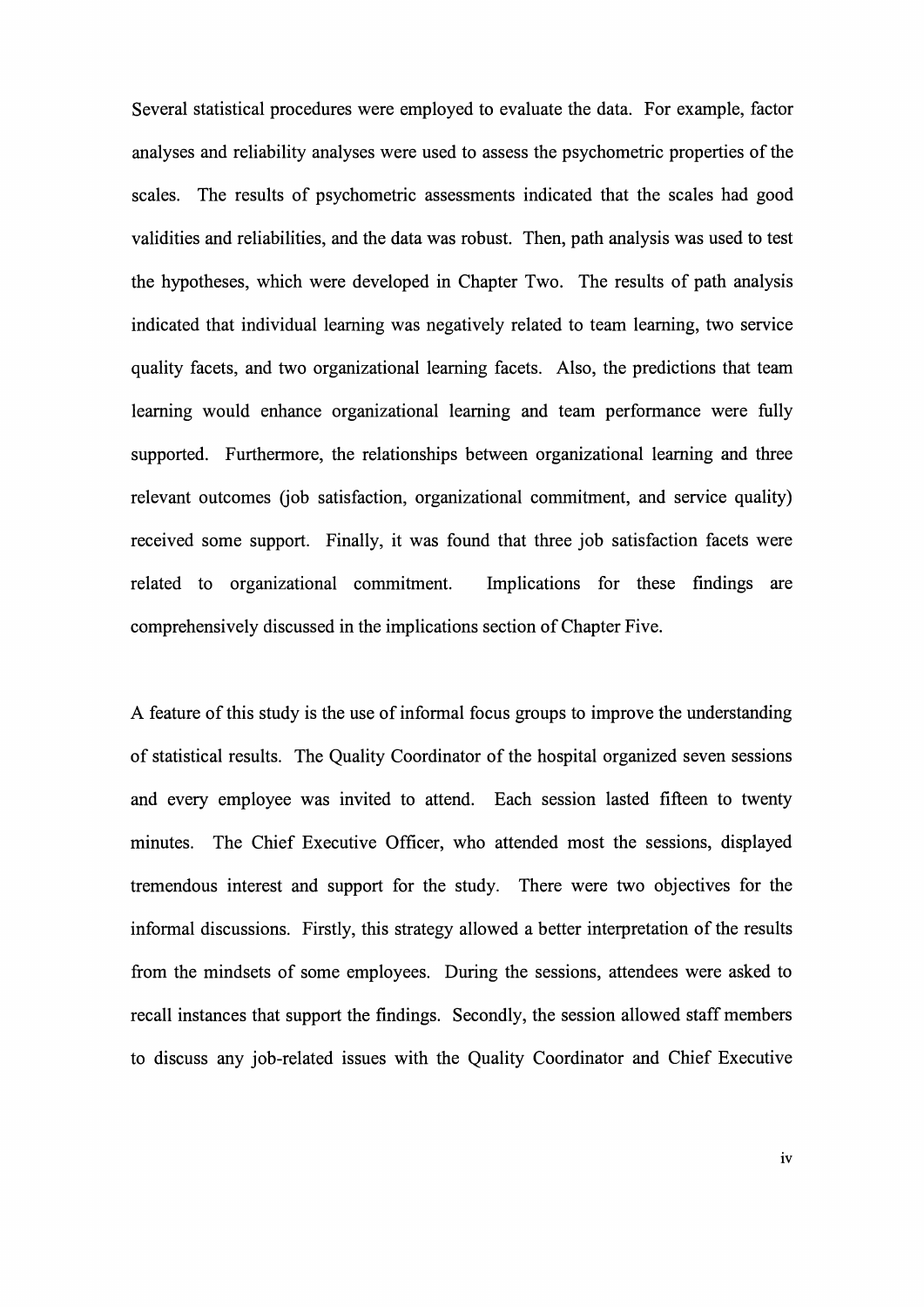Officer. Indeed, as suggested by contemporary management researchers (Bond, Fu, and Pasa, 2001; de Ruyter, Moorman, and Lemmink, 2001; Teagarden, Von Glinow, Bowen, Frayne, Nason, Huo, Milliman, Arias, Butler, Geringer, Kim, Scullion, Lowe, and Drost, 1995), this informal qualitative approach was complementary to the statistical method.

The study represents an original attempt to empirically examine the individual, team and organizational learning constructs and their outcomes. Discussion of results is preceded by a review of the outcomes of individual learning, which include team learning, organizational learning, and service quality. Next, the outcomes of team learning, such as organizational learning, team performance and service quality, are discussed. Subsequently, the effects of organizational learning on job satisfaction, organizational commitment and service quality are discussed. The discussion is concluded with explanations for the reciprocal relationship between the affective variables of job satisfaction and organizational commitment as well as the effects of the two variables on service quality. Following the discussion of results, the limitations and strengths of the study are presented. Finally, suggestions for future research are provided.

A number of theoretical and practical contributions have resulted from this study. These can be broadly summarized to include four features. The first contribution of this study is an advancement of the currently available knowledge about individual, team and organizational learning by empirically examining the linkages. A second

 $\overline{\mathbf{v}}$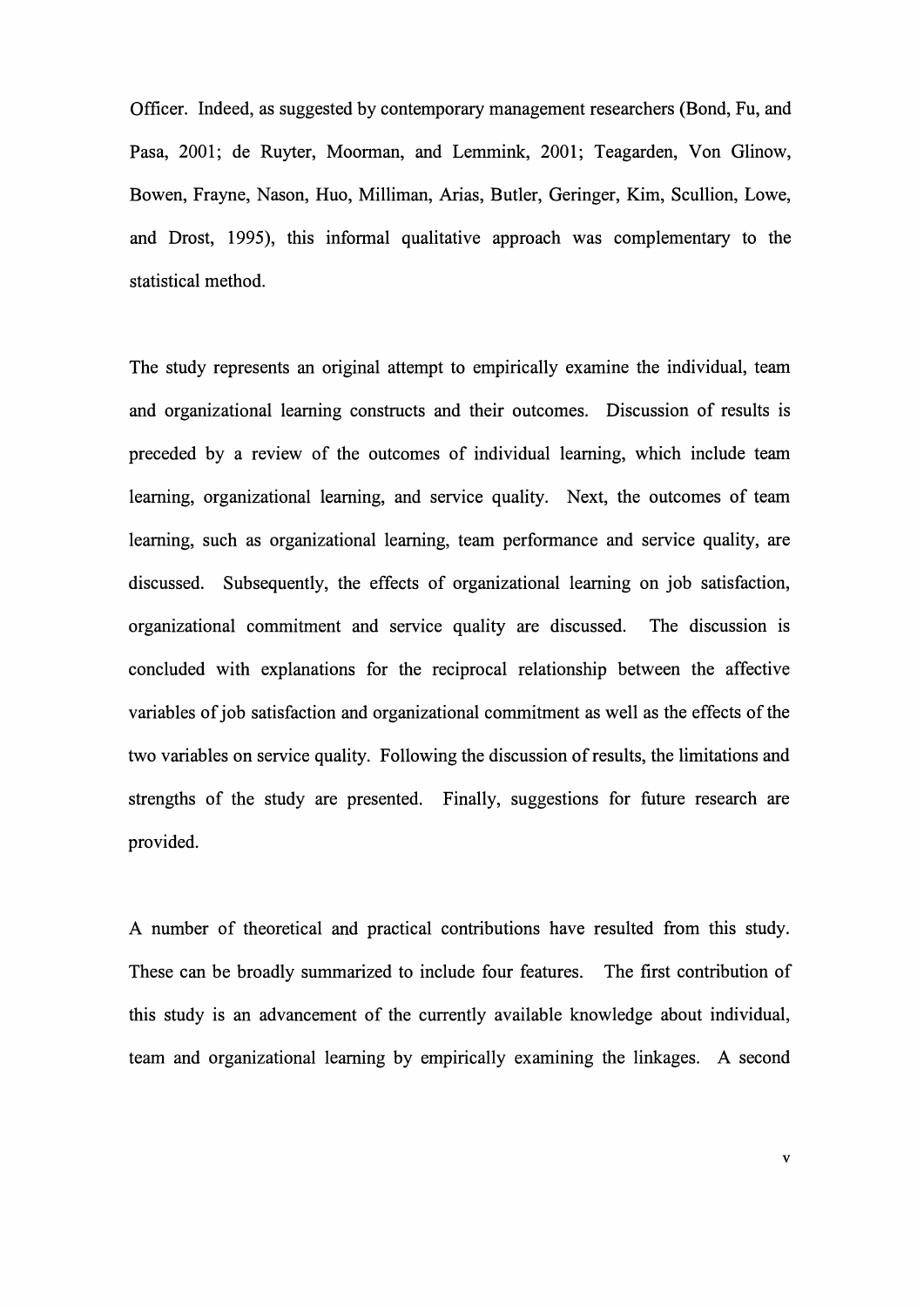contribution of the study is an assessment of the appropriateness of the Individual Learning Survey, Team Learning Survey, Organizational Learning Survey, and the SERVQUAL instrument in assessing learning capabilities and service quality in the context of an Australian hospital, with the potential of a wider application across the health care industry. Next, evidence supporting the organizational learning facets that have contributed to employee attitude and behavior, such as job satisfaction and organizational commitment, may help bolster arguments for initiatives to improve the quality of life of health care staff. Finally, identifying the organizational learning facets that have contributed to service quality has the potential to encourage hospital management to incorporate human resource policies into operational plans to improve service quality. Implications of the findings for managers and theory developments are discussed comprehensively in Chapter Five.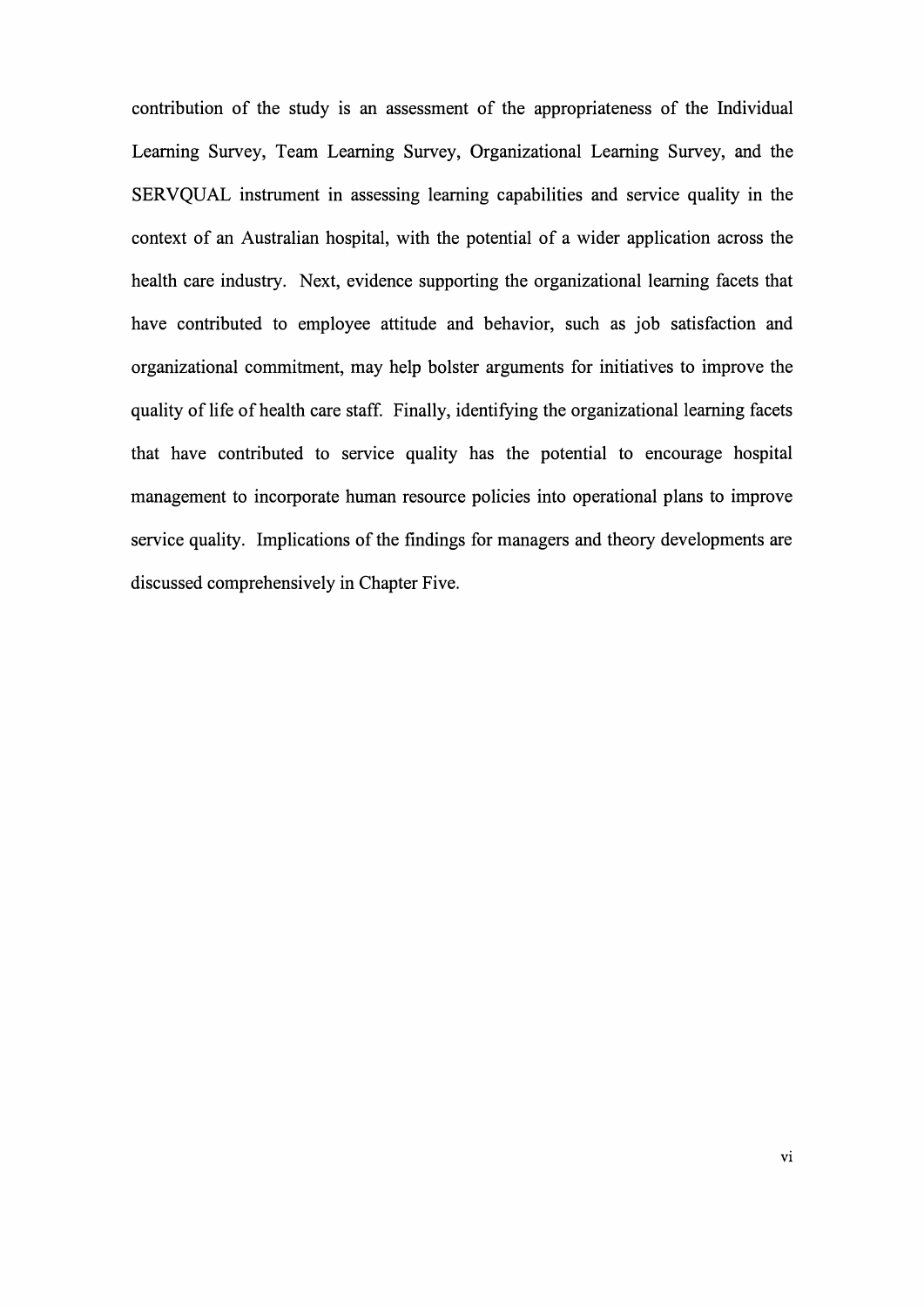# **CONTENTS**

|                                                                   | $\mathbf{i}$ |
|-------------------------------------------------------------------|--------------|
|                                                                   | 11           |
|                                                                   | ix           |
|                                                                   | X            |
| <b>CHAPTER 1: INTRODUCTION</b>                                    |              |
|                                                                   | 1            |
|                                                                   | 8            |
|                                                                   | 9            |
|                                                                   | 14           |
|                                                                   | 17           |
|                                                                   | 18           |
|                                                                   | 20           |
|                                                                   | 21           |
|                                                                   |              |
| <b>CHAPTER 2: LITERATURE REVIEW</b>                               |              |
|                                                                   | 24           |
|                                                                   | 24           |
|                                                                   | 27           |
|                                                                   | 28           |
|                                                                   | 29           |
|                                                                   | 31           |
|                                                                   | 32           |
|                                                                   | 34           |
|                                                                   | 35           |
|                                                                   | 36           |
|                                                                   | 41           |
|                                                                   | 45           |
| Interactions between Job Satisfaction, Organizational Commitment, |              |
|                                                                   | 55           |
|                                                                   | 61           |
|                                                                   | 65           |
|                                                                   |              |
| <b>CHAPTER 3: METHODOLOGY</b>                                     |              |
|                                                                   | 67           |
| METHODS                                                           | 67           |
|                                                                   | 68           |
|                                                                   | 70           |
|                                                                   | 72           |
|                                                                   | 72           |
|                                                                   | 73           |
|                                                                   | 74           |
|                                                                   | 75           |
|                                                                   | 77           |
|                                                                   | 78           |
|                                                                   |              |
|                                                                   | 79           |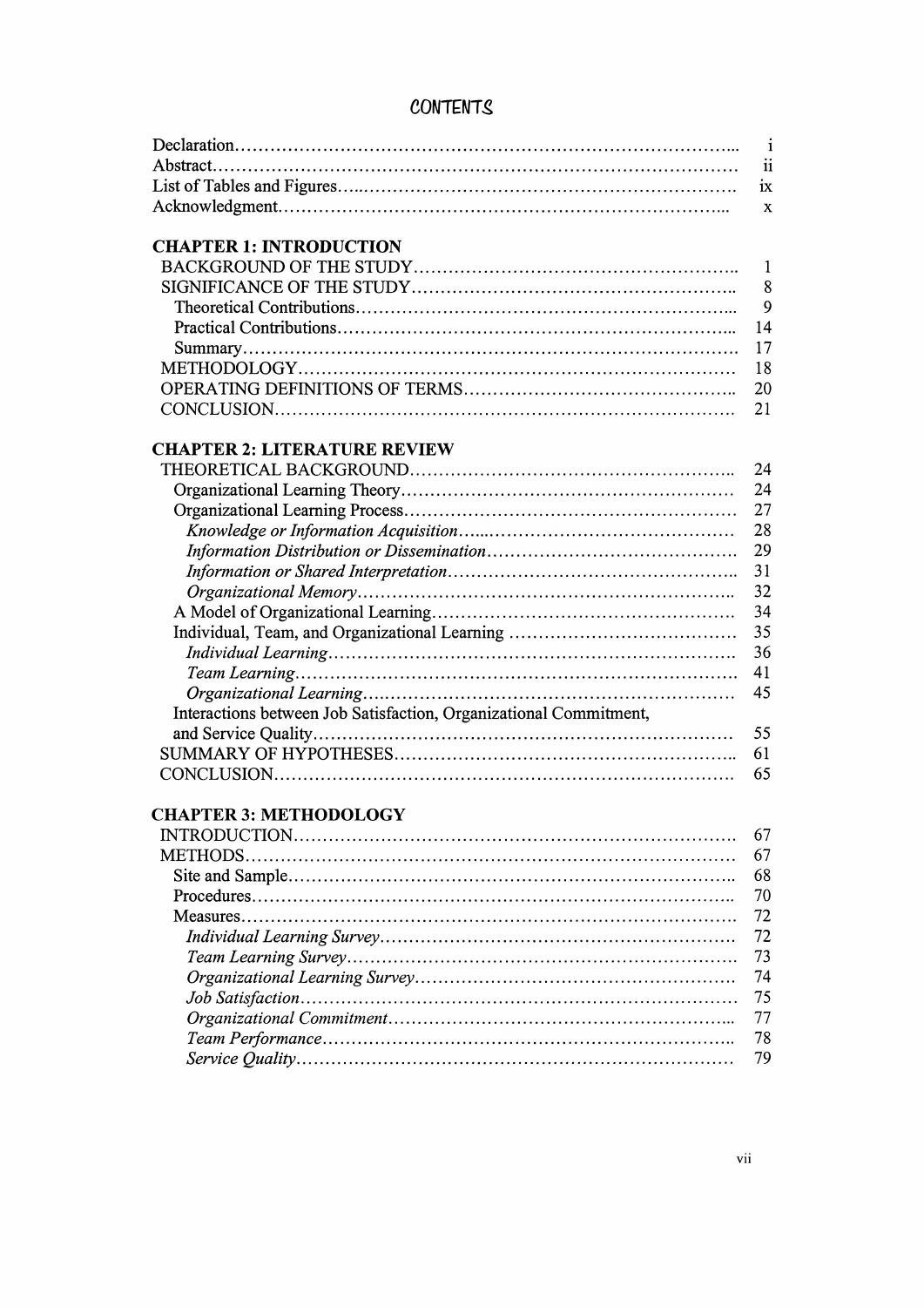| -80 |
|-----|
| -81 |
|     |

## **CHAPTER 4: DATA ANALYSIS AND RESULTS**

|                                                                    | 82  |
|--------------------------------------------------------------------|-----|
|                                                                    | 82  |
|                                                                    | 84  |
| Background of Exploratory Factor Analysis and Reliability Analysis | 84  |
|                                                                    | 85  |
|                                                                    | 85  |
|                                                                    | 88  |
|                                                                    | 92  |
| Team Performance and Organizational Commitment                     | 92  |
|                                                                    | 94  |
|                                                                    | 96  |
|                                                                    | 100 |
|                                                                    | 100 |
|                                                                    | 103 |
|                                                                    | 104 |
|                                                                    | 105 |
|                                                                    | 107 |
|                                                                    | 111 |
|                                                                    | 113 |
|                                                                    | 114 |
|                                                                    | 120 |
|                                                                    |     |

### **CHAPTER 5: DISCUSSION AND CONCLUSION**

| 121 |
|-----|
| 123 |
| 123 |
| 126 |
| 128 |
| 131 |
| 133 |
| 134 |
| 137 |
| 137 |
| 141 |
| 147 |
| 150 |
| 153 |
| 154 |
| 160 |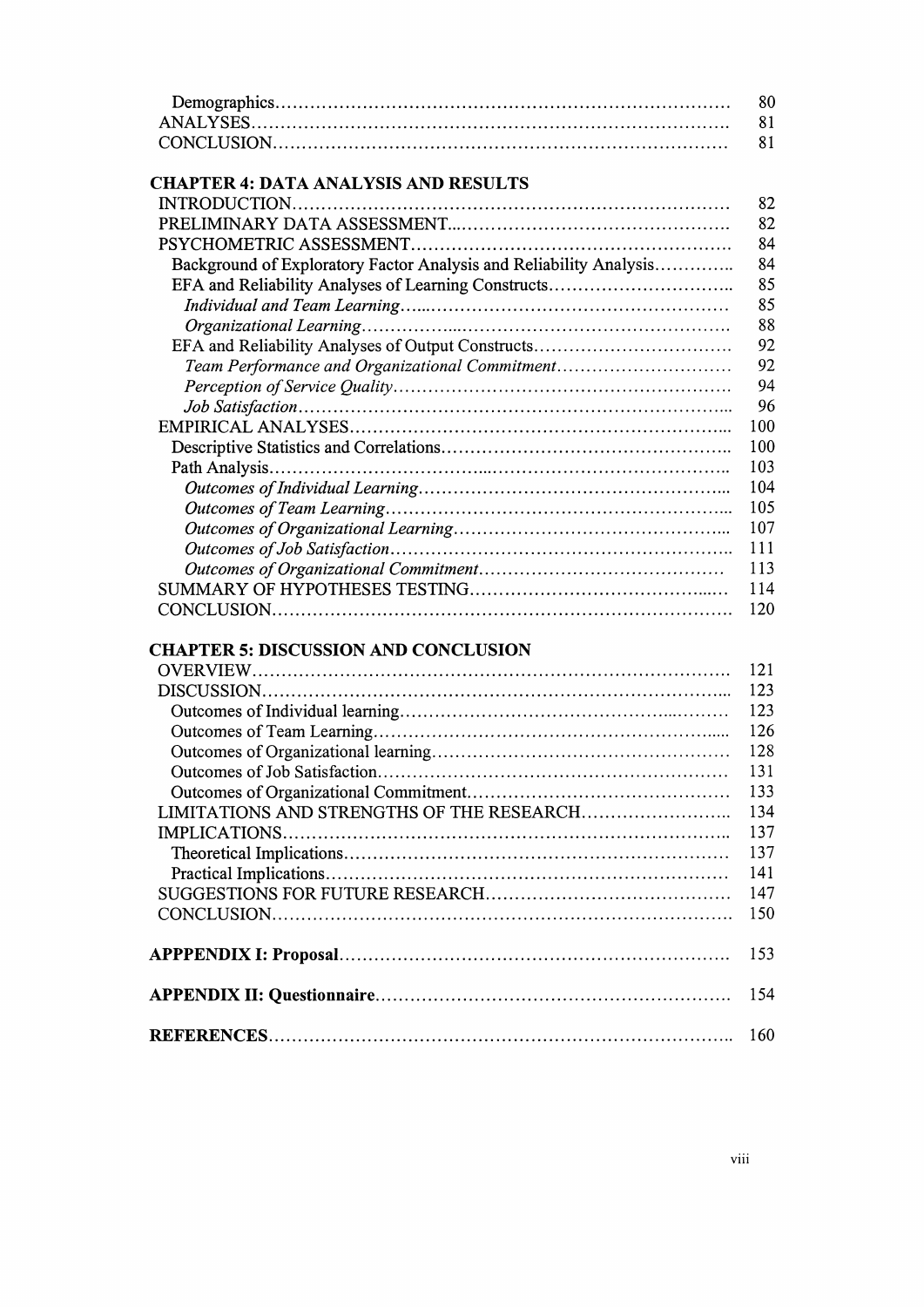## LIST OF TABLES AND FIGURES

|                                                                           | 26  |
|---------------------------------------------------------------------------|-----|
|                                                                           | 63  |
|                                                                           | 69  |
| Table 4: Principal Components Factor Structure of Individual and          |     |
|                                                                           | 86  |
| Table 5: Reliability Analyses of Individual and Team Learning Items       | 88  |
| Table 6: Principal Components Factor Structure of Organizational Learning |     |
|                                                                           | 89  |
| Table 7: Reliability Analyses of Organizational Learning Items            | 91  |
| Table 8: Principal components Factor Structure of Team Performance and    |     |
|                                                                           | 93  |
| Table 9: Reliability Analyses of Team Performance and Organizational      |     |
|                                                                           | 94  |
| Table 10: Principal Components Factor Structure of SERVQUAL Items         | 95  |
| Table 11: Reliability Analyses of Service Quality Items                   | 96  |
| Table 12: Principal Components Factor Structure of Job Satisfaction Items | 98  |
| Table 13: Reliability Analyses of Job Satisfaction Items                  | 99  |
|                                                                           | 102 |
|                                                                           | 114 |
| Table 16: Summarized Results of Hypotheses Testing                        | 117 |

| Figure 1: A Simplified Conceptual Model of Organizational Learning             | 35  |
|--------------------------------------------------------------------------------|-----|
| Figure 2: Conceptual Model of Organizational Learning                          | 62  |
| Figure 3: Effects of Individual Learning on Service Quality Facets, Team       |     |
|                                                                                | 105 |
| Figure 4: Effects of Team Learning on Team Performance, Service Quality        |     |
|                                                                                | 106 |
| Figure 5: Effects of Organizational Learning Facets on Job Satisfaction Facets | 108 |
| Figure 6: Effects of Organizational Learning Facets on Organizational          |     |
|                                                                                | 109 |
| Figure 7: Effect of Organizational Learning Facets on Service                  |     |
|                                                                                | 110 |
| Figure 8: Effects of Job Satisfaction on Organizational Commitment and         |     |
|                                                                                | 112 |
| Figure 9: Effects of Organizational Commitment on Service Quality Facets       | 113 |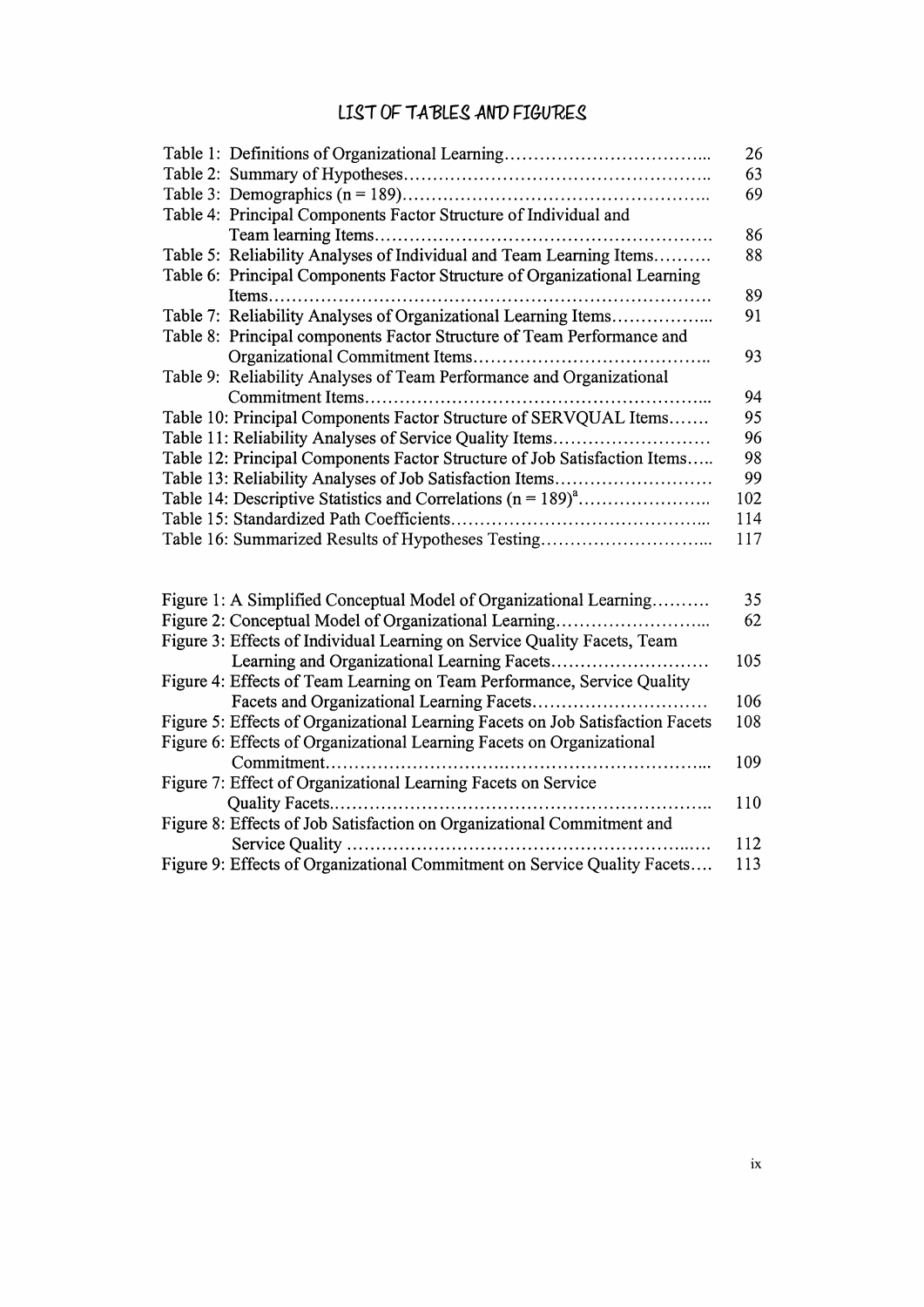#### **ACKNOWLEDGMENT**

Even before I finished my high school, I was contemplating the idea of doing a doctorate one day. However, little did I know then that the doctoral path can be so exciting, challenging, stimulating, enriching, and rewarding. Similar to any enormous projects, this dissertation could not have been completed by myself alone. Rather, some wonderful individuals who gave their support, directly and indirectly, made this endeavor a reality. In addition to their individual support we have in a way learnt as a team, and I have certainly learnt from this experience. I am eternally grateful for all their support.

The countless advice my supervisors provided have been extremely useful. I would like to thank my principal dissertation supervisor, Dr. Cecil Arthur Leonard Pearson, for his generous contributions in numerous ways. Cecil provided his relentless support, dedication, and advice to me throughout this mind-bogging task. Indeed, Cecil is a great mentor to me. Associate Professor Lanny Entrekin, my cosupervisor, provided his expertise in several ways. The numerous discussions I had with Lanny helped me to focus sharply on my dissertation. For their selfless contributions, this dissertation is dedicated to Cecil and Lanny.

Other faculty members from the Murdoch Business School and School of Mathematics at Murdoch University, through their commitment, allowed me to blossom. During various presentations, I had the privilege of benefiting from the constructive comments of Dr. Shelda Debowski, Dr. Brenda Scott-Ladd, and Dr. Tonia Girardi. Dr. Ross Taplin, a statistician at the School of Mathematics and

 $\bar{\mathbf{X}}$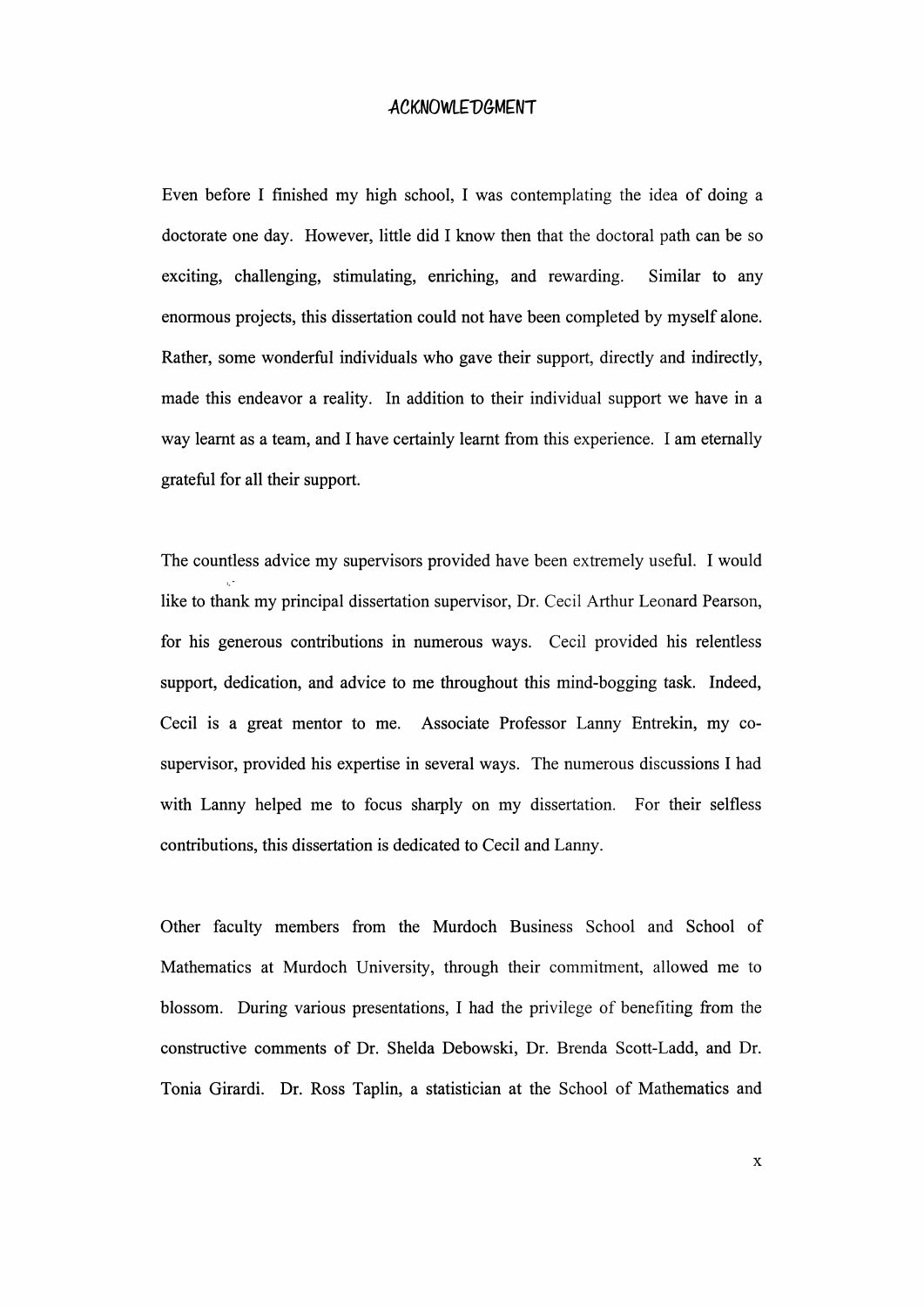Physical Science, had a very intense involvement in the welfare of doctoral students at the Murdoch Business School. Ross has sacrificed his valuable time and energy to assist various doctoral students at the Murdoch Business School in statistics. Dr. Vee Ming Ng, another statistician at the School of Mathematics and Physical Science, had also been instrumental in helping me understand statistics better. Therefore, with the strong support of many wonderful faculty members, I had been able to engage in a continuous learning process throughout my dissertation life, and bring the experience with me into the future.

In addition to the commitment of the faculty members at Murdoch University, outside assistance are also appreciated. In the initial stage, Professor Amy Claire Edmondson from the Harvard Business School and Dr. Ann Henry from Compaq Capital Corporation were very supportive and helpful in throwing light on the various team learning surveys available. I am also appreciative towards Professor Swee Goh at the University of Western Ontario for his enthusiasm and encouragement in the use of his Organizational Learning Survey. Indeed, I am flattered to have the support of such wonderful intellectuals.

The librarians at Murdoch University's library also played a vital part in my learning. Special thanks go to En Ko for helping me to chase after dissertations and journal papers.

I would like to express my warmest gratitude towards my parents, who have supported me in every way - their support for my education, encouragement, and words of wisdom shall remain ingrained in me for eternity. I can always find